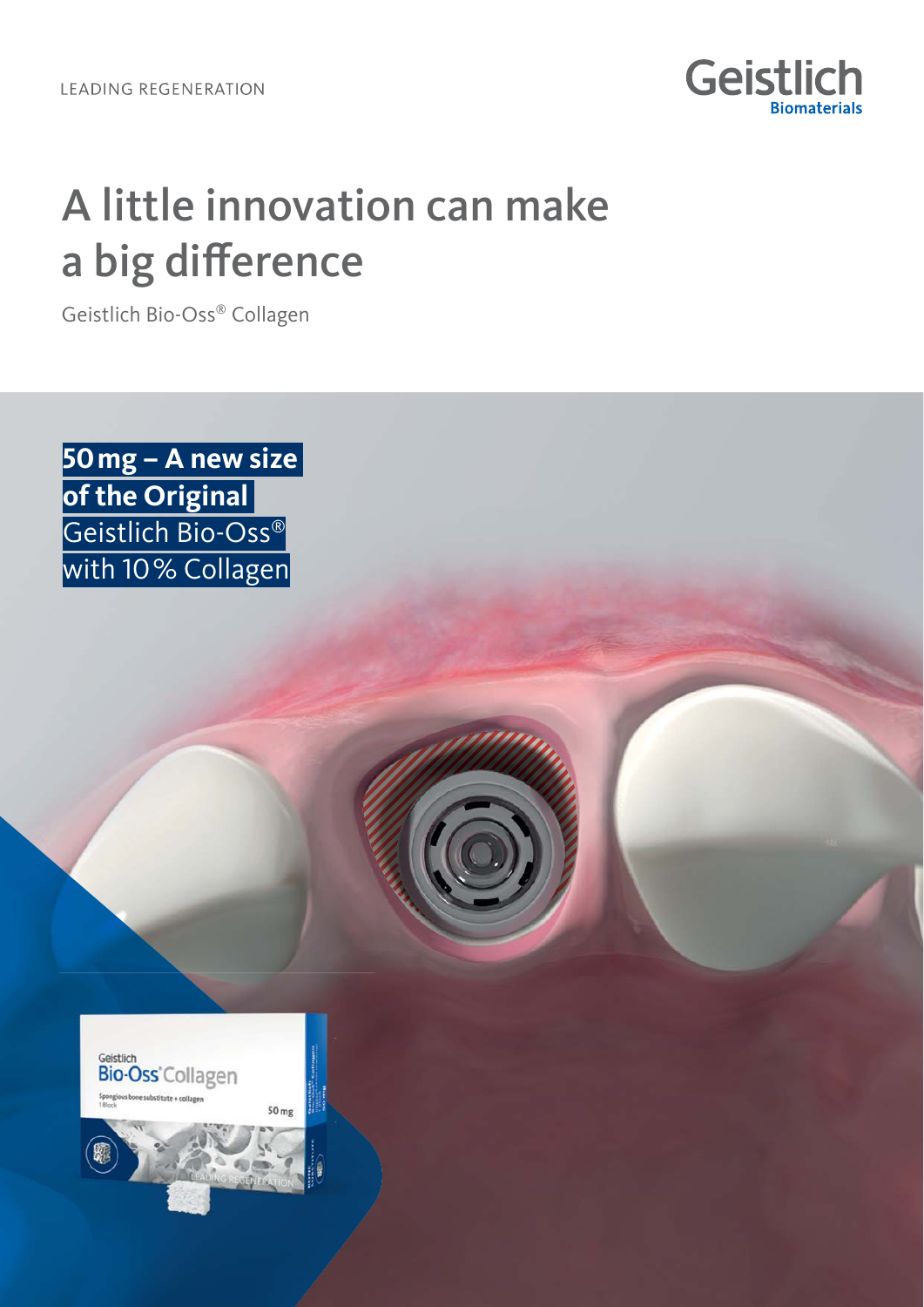# Shield for Success

## Consequence of missing prevention by regeneration is...



Bone resorption<sup>1</sup> 22% horizontal volume lost ▶ 1.7mm vertical loss

Maximize bone volume preservation<sup>1</sup> ▶ 92% horizontal volume preserved **D** 0.6mm vertical loss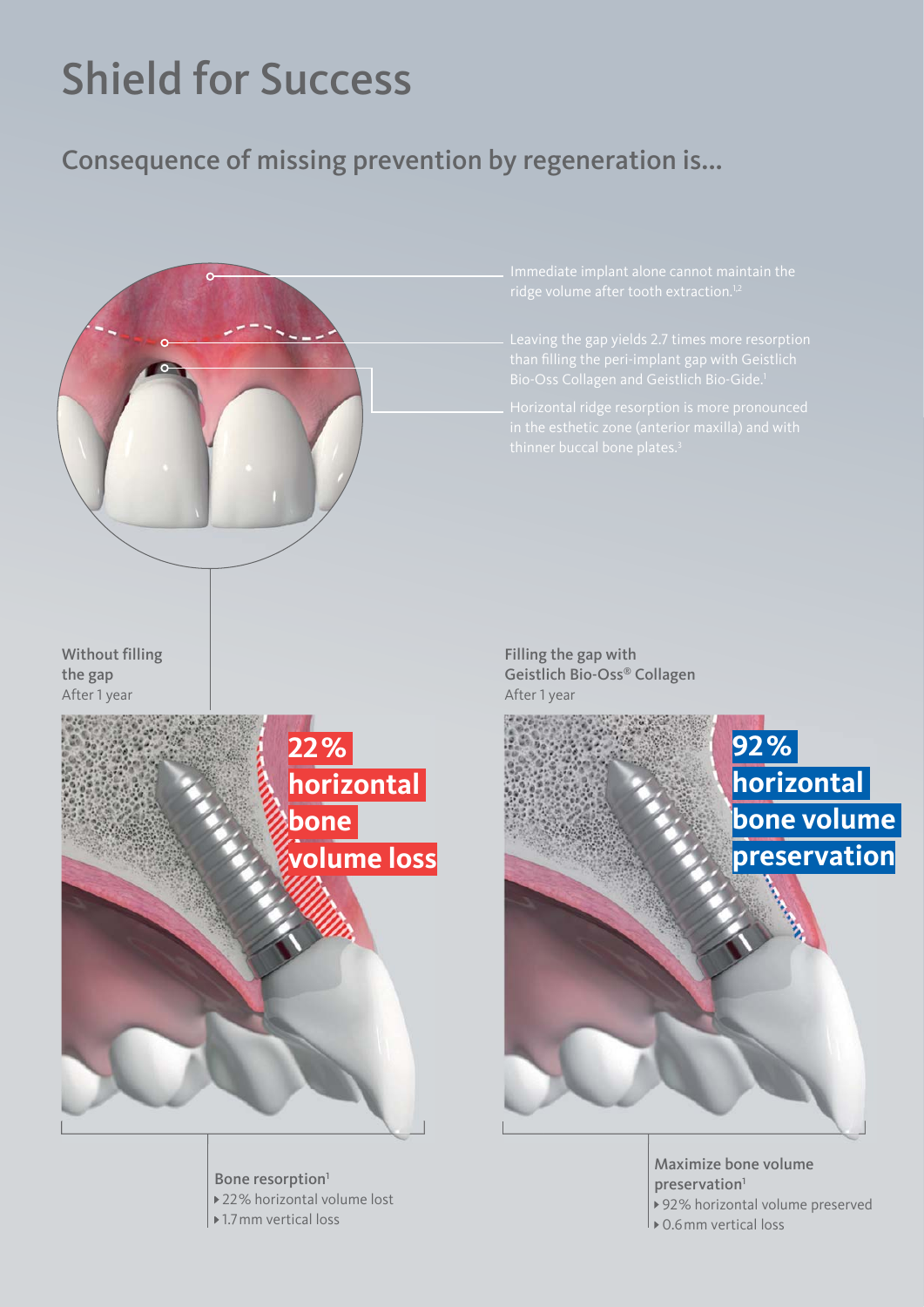## Immediate implant placement with buccal bone wall defect

Prof. Julio C. Joly, Prof. Robert C. da Silva, Prof. Paulo F. M. de Carvalho, Dr. Victor Clavijo | São Paulo, Brazil





- **1** Initial examination shows a probing depth of 9,0 mm suggesting a root fracture. A CBCT identifies an extensive loss of buccal bone wall.
- **2** Pressing gently with the periodontal probe over the defect, the U Defect depth and width can be identified.
- **3** After augmenting the soft-tissue thickness and covering the recession for 11 and 21 with a connective tissue graft, Geistlich Bio-Gide® Shape is placed below the graft and the periosteum.

- **4** Geistlich Bio-Oss® Collagen is placed to fill the gap and the membrane should exceed at least 3 mm apical and lateral of the defect.
- **5** The biomaterials fill the gap and support the tissues while maintaining the necessary bone volume.
- **6** The provisional crown used immediately after grafting and implant placement is replaced by the final crown after 6 months of healing.



7 Crestal view of the final restoration with a nice emergence profile 6 months after simultaneous grafting and immediate implant placement.

"Geistlich Bio-Oss® Collagen can effectively offset the bone resorption pattern that naturally occurs following tooth extraction, which as we know can hamper esthetics and lead to soft-tissue instability."

PROF. ROBERT C. DA SILVA



**50mg – A new size of the Original**  Geistlich Bio-Oss® with 10% Collagen